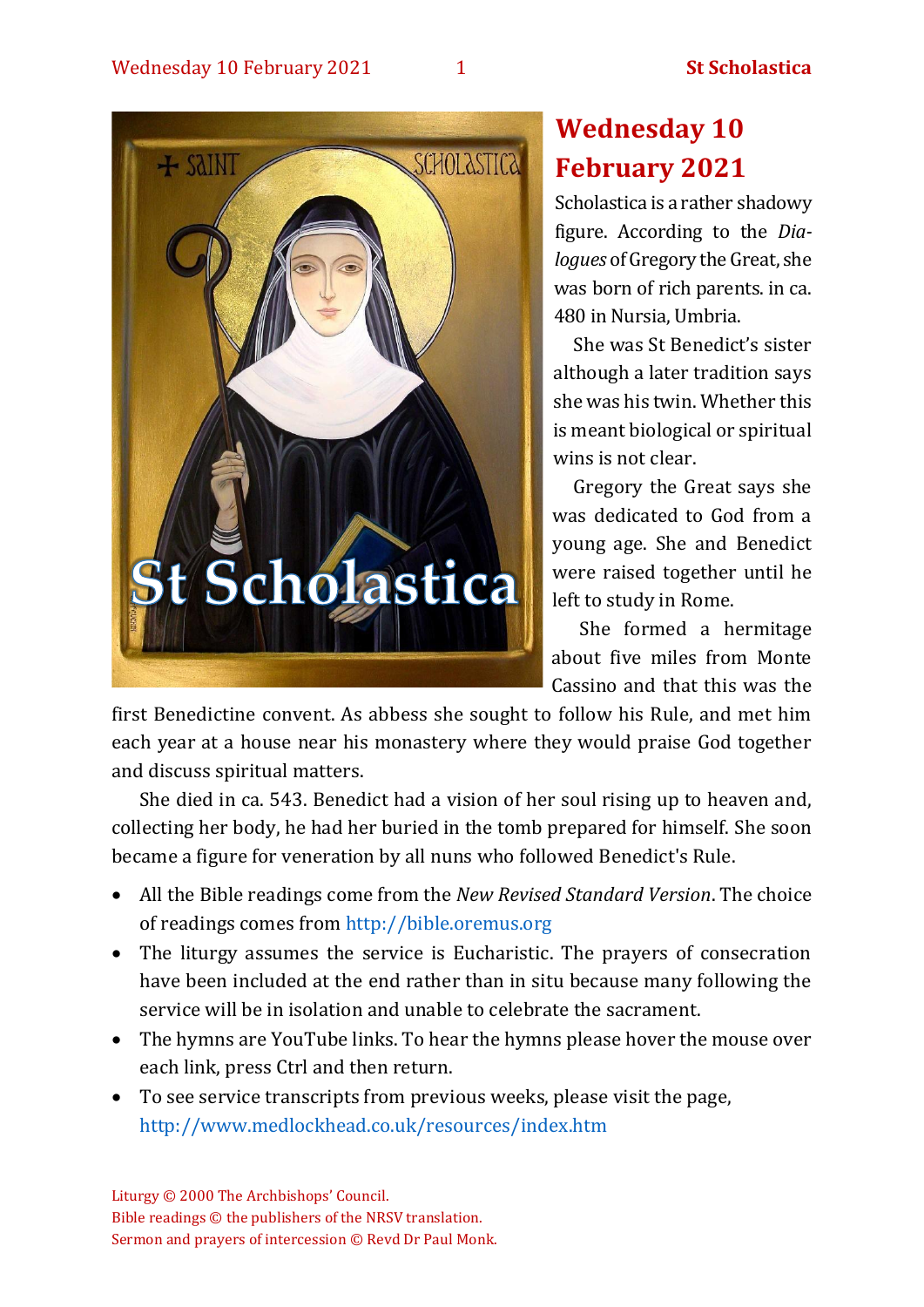# **Introduction and welcome**

HYMN 1 **[Make way! Make way!](https://www.youtube.com/watch?v=78iCdVc5LVM)** (please click on this link to hear the hymn)

# **The Welcome**

In the name of the Father, and of the Son, and of the Holy Spirit

All **Amen.**

The Lord be with you

All **And also with you.**

# **The Preparation**

All **Almighty God,**

**to whom all hearts are open, all desires known, and from whom no secrets are hidden: cleanse the thoughts of our hearts by the inspiration of your Holy Spirit, that we may perfectly love you, and worthily magnify your holy name; through Christ our Lord. Amen.**

Our Lord Jesus Christ said:

The first commandment is this: 'Hear, O Israel, the Lord our God is the only Lord. You shall love the Lord your God with all your heart, with all your soul, with all your mind, and with all your strength.'

And the second is this: 'Love your neighbour as yourself.' There is no other commandment greater than these. On these two commandments hang all the law and the prophets.

#### All **Amen. Lord, have mercy.**

Christ calls us to share the heavenly banquet of his love with all the saints in earth and heaven. Therefore, knowing our unworthiness and sin, let us confess our sins in penitence and faith, firmly resolved to keep God's commandments and to live in love and peace with all.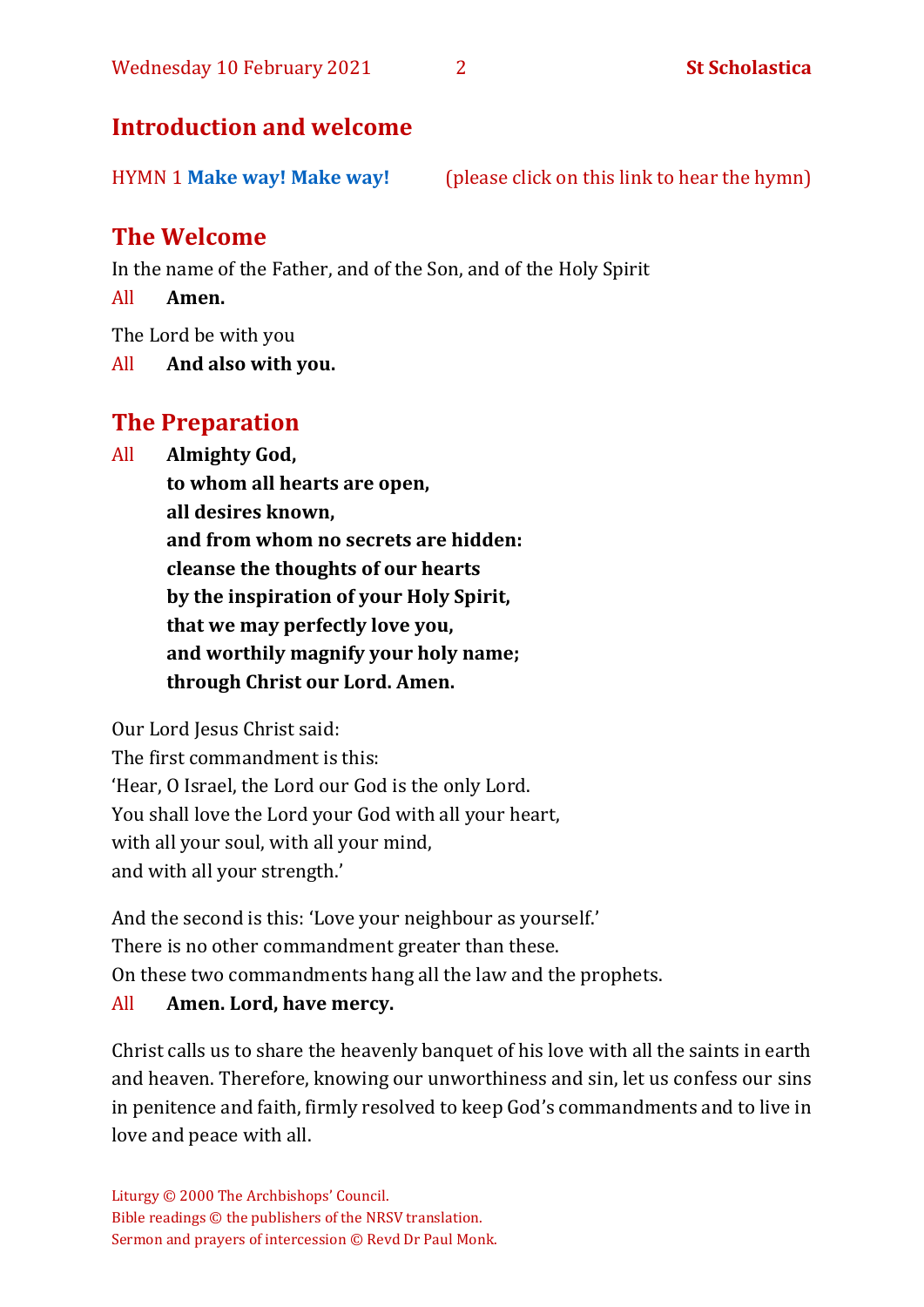Wednesday 10 February 2021 3 3 **St Scholastica** 

All **Almighty God, our heavenly Father, we have sinned against you and against our neighbour in thought and word and deed, through negligence, through weakness, through our own deliberate fault. We are truly sorry and repent of all our sins. For the sake of your Son Jesus Christ, who died for us, forgive us all that is past and grant that we may serve you in newness of life to the glory of your name. Amen.**

Almighty God,

who forgives all who truly repent, have mercy upon you, pardon and deliver you from all your sins, confirm and strengthen you in all goodness, and keep you in life eternal; through Jesus Christ our Lord. All **Amen.**

# **The Gloria**

This Gloria is sung to the tune of 'Cwm Rhondda'. Click **[here](about:blank)** for the tune.

All **Glory be to God in Heaven, Songs of joy and peace we bring, Thankful hearts and voices raising, To creation's Lord we sing. Lord we thank you, Lord we praise you, Glory be to God our King: Glory be to God our King. Lamb of God, who on our shoulders, Bore the load of this world's sin; Only Son of God the Father, You have brought us peace within.**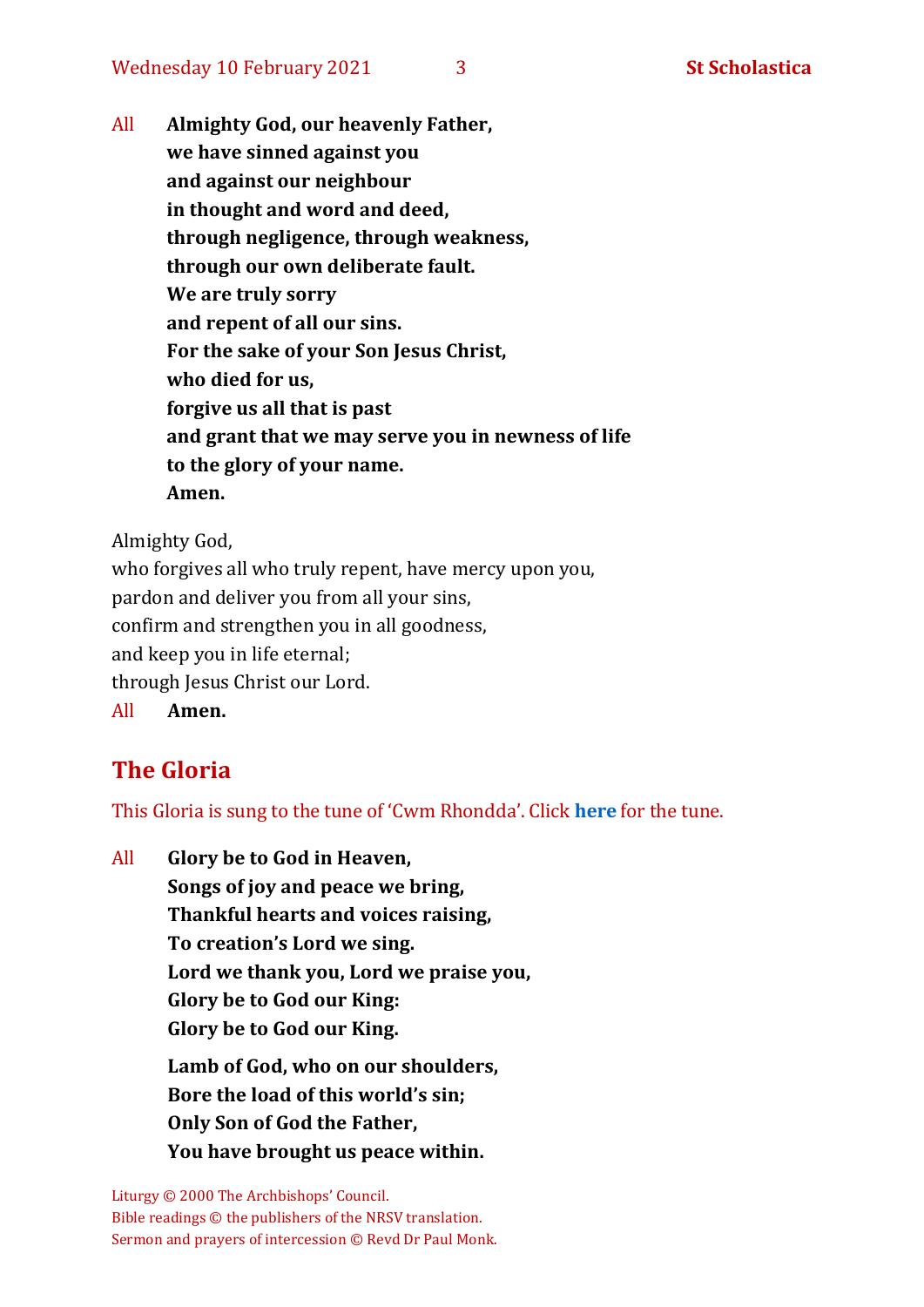**Lord, have mercy, Christ have mercy, Now your glorious reign begin: Now your glorious reign begin.**

**You O Son of God are Holy, You we praise with one accord. None in heav'n or earth is like you, Only you are Christ the Lord. With the Father and the Spirit, Ever worshipped and adored: Ever worshipped and adored.**

# **The Collect for St Scholastica**

As we celebrate the memorial of the virgin Saint Scholastica, we pray, O Lord, that, following her example, we may serve you with pure love and happily receive what comes from loving you. Through our Lord Jesus Christ, your Son, who lives and reigns with you in the unity of the Holy Spirit, one God, for ever and ever.

All **Amen.**

# **First reading**

A reading from the Book of Psalms

1 I will bless the Lord at all times:  $\triangleleft$ his praise shall ever be in my mouth.

2 I will glory in the Lord;  $\blacklozenge$ let the humble hear and rejoice.

3 Proclaim with me the greatness of the Lord;  $\blacklozenge$ let us exalt his Name together.

4 I sought the Lord, and he answered me  $\blacklozenge$ and delivered me out of all my terror.

5 Look upon him and be radiant, ♦ and let not your faces be ashamed.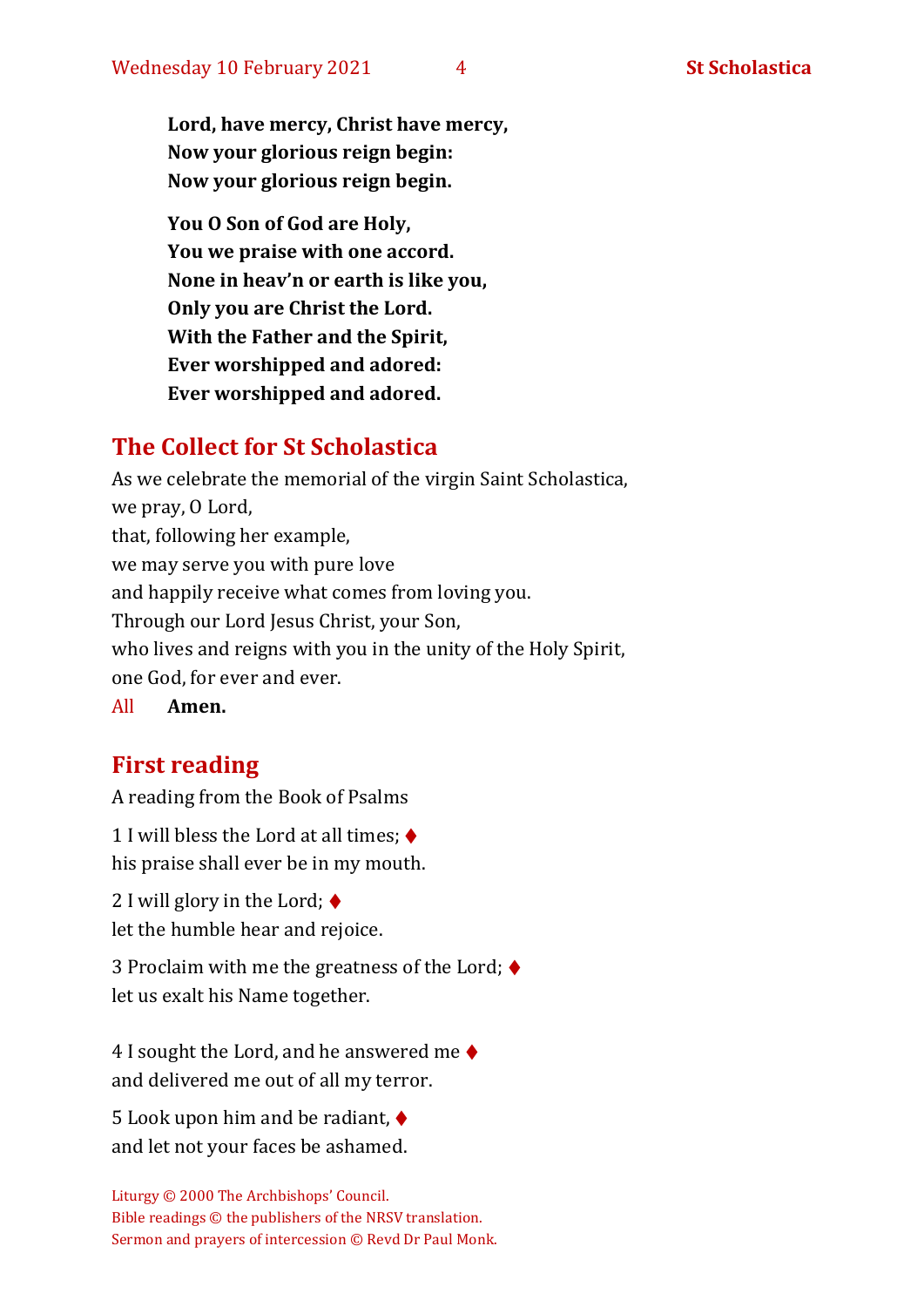6 I called in my affliction and the Lord heard me  $\blacklozenge$ and saved me from all my troubles.

7 The angel of the Lord encompasses those who fear him, ♦ and he will deliver them.

8 Taste and see that the Lord is good;  $\blacklozenge$ happy are they who trust in him!

9 Fear the Lord, you that are his saints, ♦ for those who fear him lack nothing.

10 The young lions lack and suffer hunger, ♦ but those who seek the Lord lack nothing that is good.

11 Come, children, and listen to me;  $\blacklozenge$ I will teach you the fear of the Lord.

12 Who among you loves life ♦ and desires long life to enjoy prosperity?

13 Keep your tongue from evil-speaking ♦ and your lips from lying words.

14 Turn from evil and do good;  $\triangleleft$ seek peace and pursue it.

15 The eyes of the Lord are upon the righteous,  $\blacklozenge$ and his ears are open to their cry.

16 The face of the Lord is against those who do evil,  $\blacklozenge$ to root out the remembrance of them from the earth.

17 The righteous cry, and the Lord hears them  $\blacklozenge$ and delivers them from all their troubles.

18 The Lord is near to the brokenhearted ♦ and will save those whose spirits are crushed.

9 Many are the troubles of the righteous, ♦ but the Lord will deliver him out of them all.

20 He will keep safe all his bones;  $\triangleleft$ not one of them shall be broken.

21 Evil shall slay the wicked,  $\blacklozenge$ and those who hate the righteous will be punished.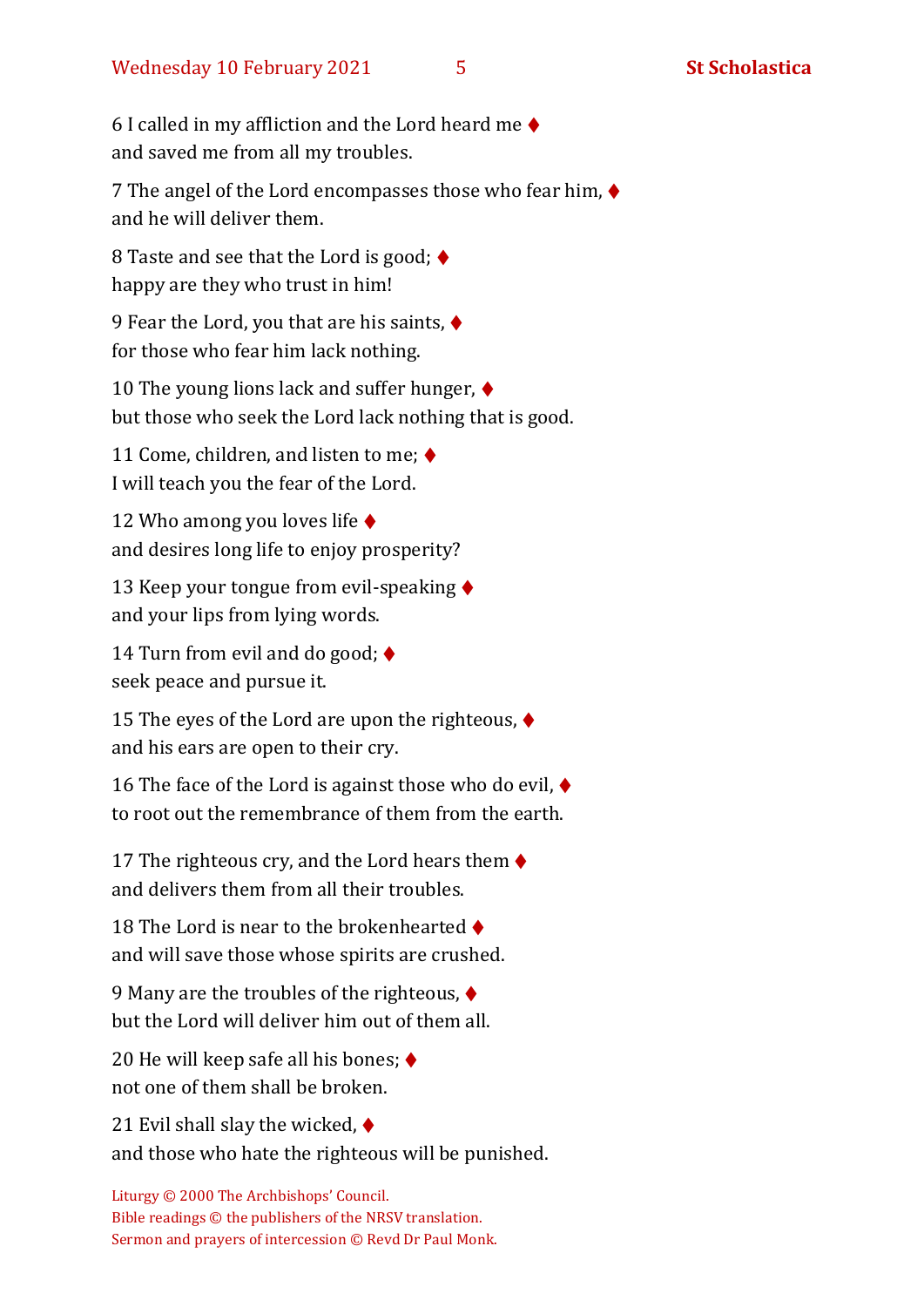22 The Lord ransoms the life of his servants, ♦ and none will be punished who trust in him. *Psalm 34*

This is the Word of the Lord

All **Thanks be to God.**

# **Second reading**

A reading from the Acts of the Apostles

All those who believed were of one heart and soul, and no one claimed private ownership of any possessions, but everything they owned was held in common. With great power the apostles gave their testimony to the resurrection of the Lord Jesus, and great grace was upon them all. There was not a needy person among them, for as many as owned lands or houses sold them and brought the proceeds of what was sold. They laid it at the apostles' feet, and it was distributed to each as any had need. *Acts 4:32*–*35*

This is the Word of the Lord

All **Thanks be to God.**

HYMN 2 **[Only by grace can we enter](https://www.youtube.com/watch?v=hv72Q23lIp0)** (click on this link to hear the hymn)

# **Gospel reading**

Hear the Gospel of our Lord Jesus Christ according to Mark

### All **Glory to you O Lord.**

Jesus said, 'Whenever you pray, do not be like the hypocrites; for they love to stand and pray in the synagogues and at the street corners, so that they may be seen by others. Truly I tell you, they have received their reward. But whenever you pray, go into your room and shut the door and pray to your Father who is in secret; and your Father who sees in secret will reward you.

'When you are praying, do not heap up empty phrases as the Gentiles do; for they think that they will be heard because of their many words. Do not be like them, for your Father knows what you need before you ask him. *Matthew 6:5–8*

This is the Gospel of the Lord

### All **Praise to you O Christ.**

# **Sermon**

These three readings seem very different but they have the theme of 'Building the common life' in common. The reading from the Book of Psalms talks about seeking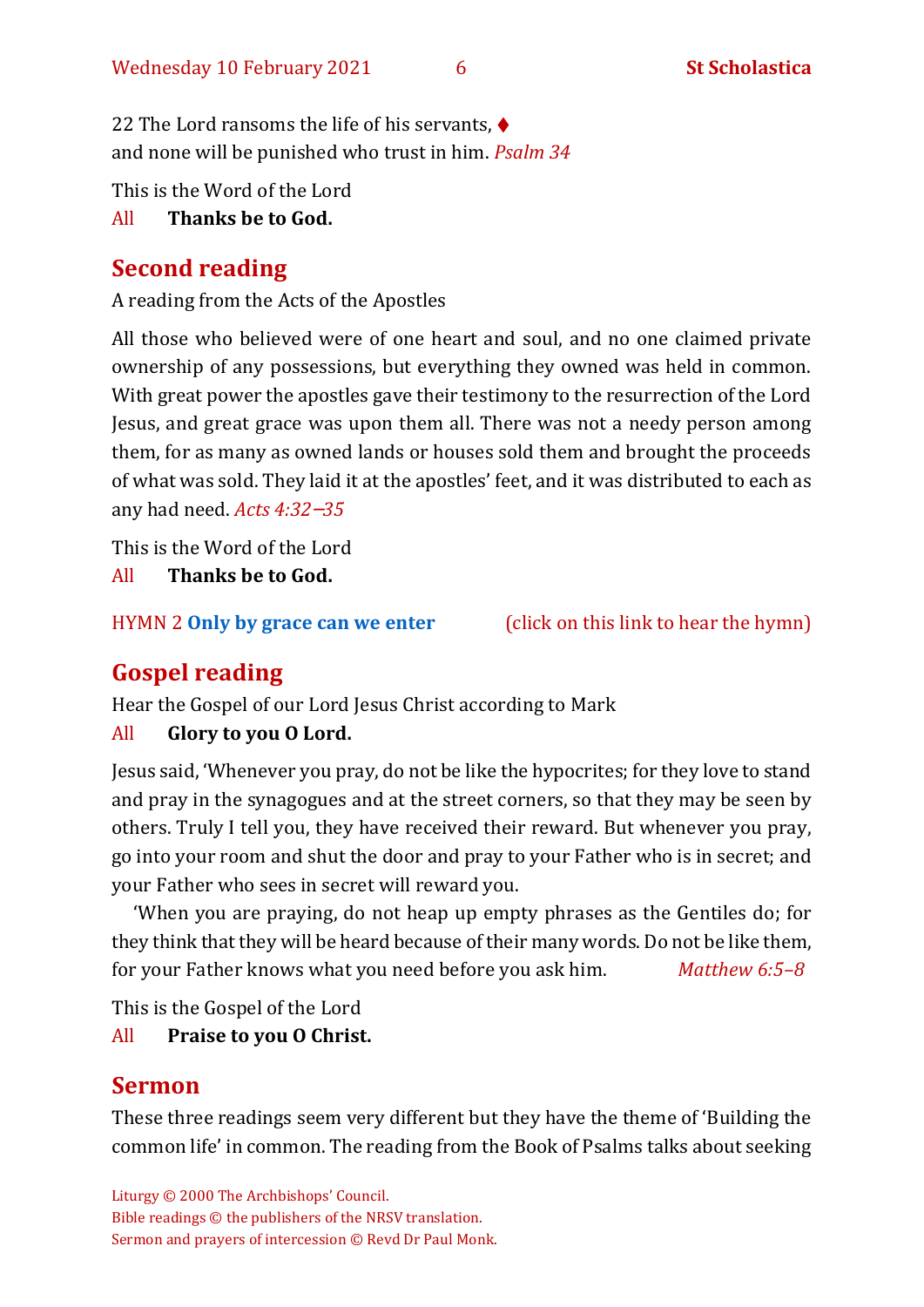God and doing so in order to make the world a better place. The psalm centres round the concept the writer calls 'fear of the Lord'. This 'fear' doesn't mean being scared by God: it's a mix of loyalty and love coupled with reverent, respectful awe.

The second reading from the Acts recalls how the disciples looked after the material needs of the early community. Their actions flow from the trademark love of God and neighbour that characterises all genuine Christian discipleship. It looks much like they're trying to build what Jesus elsewhere calls, 'The Kingdom.'

And today's Gospel seeks to bridge these first two readings by telling us how to pray effectively—listening as well as speaking. The praying that Jesus is telling us about is the glue that helps mend our communities. Without knowing God's will, we could do the wrong thing or 'help' the wrong people; we could act through wrong motives and an inaccurate idea of who God is. Perhaps that's why we should note that immediately after Jesus gives this holy advice, he then gives us the Lord's Prayer which, as a template, starts with the desire to re-create the Kingdom of God.

Most of us want the world to get better and we would work hard to be part of that improvement … *if we thought our actions would make a difference*. Maybe we'd help create the Kingdom that Jesus talks about if we weren't afraid our efforts would be wasted. We therefore need a form of 'holy wisdom' that shows us how to go about it. Into this gap, today's readings suggest that, like today's inspiring passage in Acts, our actions need to be book-ended by 'fear of the Lord' and 'praying.' Stated a different way, we pray for guidance and those prayers start from love-filled awe.

Many debates about Christian discipleship boil down to the interplay between faith and works and the spiritualities that empower and inform that debate. That's why Jesus tells us to love God with our heart, soul and mind. That's why today's readings tell us to build the Kingdom after praying that erupts from lives of loving reverence—as the psalm says, 'Fear the Lord, you that are his saints, for those who fear him lack nothing'. Building the Kingdom requires nothing less.

#### **The Creed**

Do you believe and trust in God the Father, the source of all being and life, the one for whom we exist?

#### All **We believe and trust in him.**

Do you believe and trust in God the Son, who took our human nature, died for us and rose again?

#### All **We believe and trust in him.**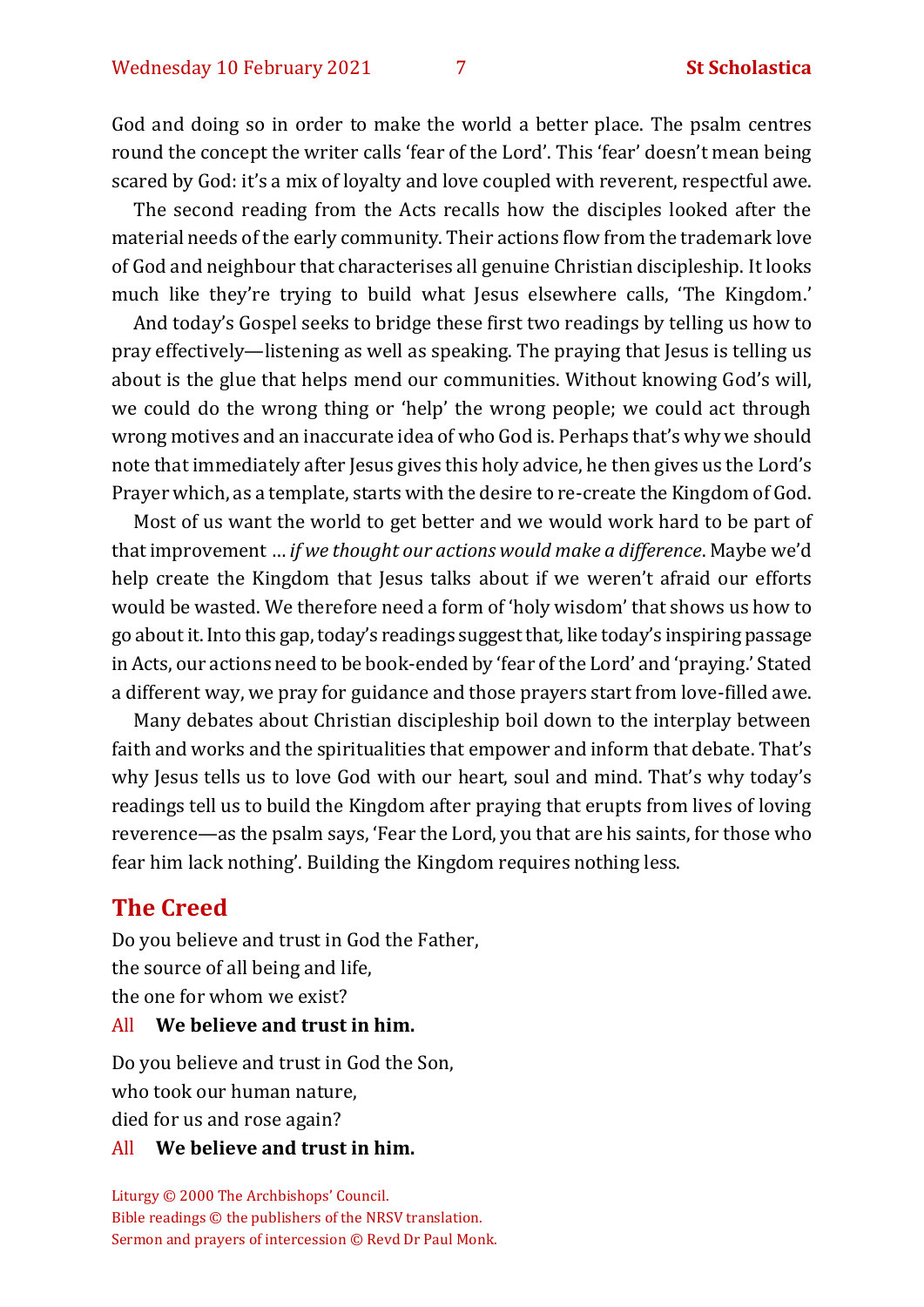Do you believe and trust in God the Holy Spirit, who gives life to the people of God and makes Christ known in the world?

#### All **We believe and trust in him.**

This is the faith of the Church.

All **This is our faith. We believe and trust in one God, Father, Son and Holy Spirit. Amen.**

# **Prayers of intercession**

Assist us, O God, to love one another as sisters and brothers, and to balance discipline with love and rules with compassion, according to the example shown by your servant Scholastica; for the sake of your Son Jesus Christ our Lord, to whom with you and the Holy Spirit be all honour and glory, now and for ever. Amen.

#### *Attributed to St Scholastica*

Heavenly Father, in your wisdom you call all of us to a life of consecration so that, in prayerful observance of a lifestyle of holiness, we might be witnesses to you. As St Paul says, 'our true citizenship is in heaven.' Give us, Lord, the grace of joy and perseverance in our holy vocations.

Lord in your mercy,

#### All **hear our prayer.**

Loving Father, help us to bound our discipleship with 'fear of the Lord' and true prayer. Feed our discipleship with love and joy and peace. Inform our discipleship with the knowledge of You that comes through 'going into our rooms and shutting the door and praying to our Father who is in secret.'

Lord in your mercy,

#### All **hear our prayer.**

Lord in your mercy, help us to build your Kingdom here on earth as it is in Heaven. Give us the patience to pray and then listen. Give us the courage to share as the first apostles shared. And give us the discernment to see You in those we serve.

#### All **hear our prayer.**

Merciful Father,

All **accept these prayers for the sake of your Son, our Saviour Jesus Christ. Amen.**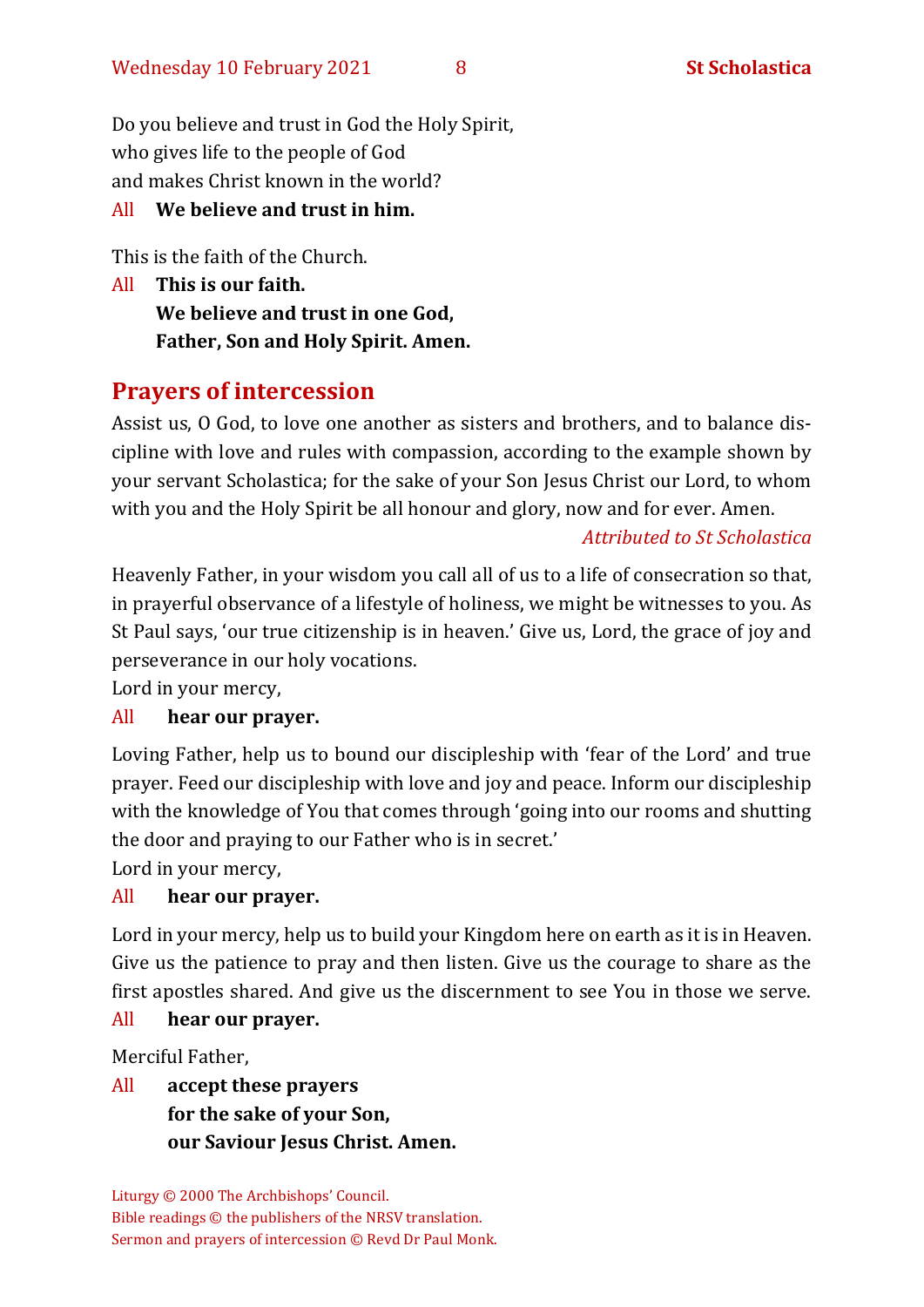# **The peace**

May the God of peace sanctify you: may he so strengthen your hearts in holiness that you may be blameless before him at the coming of our Lord Jesus with his saints.

The peace of the Lord be always with you,

#### All **And also with you.**

### HYMN 3 **[Seek ye first the Kingdom of God](https://www.youtube.com/watch?v=94I07YCeqBs)** (click on this link to hear the hymn)

The liturgy of the Communion Service appears below

# The Dismissal

May God,

who kindled the fire of his love in the hearts of the saints, pour upon you the riches of his grace.

#### All **Amen**

May he give you joy in their fellowship and a share in their praises.

#### All **Amen**

May he strengthen you to follow them in the way of holiness and to come to the full radiance of glory.

#### All **Amen**

And the blessing of God the Almighty: Father, Son, and Holy Spirit, be with you now and remain with you always.

#### All **Amen**

HYMN 4 **[Just as I am](https://www.youtube.com/watch?v=6tdmQh-MIIA)** (please click on this link to hear the hymn)

Go in peace to love and serve the Lord.

#### All **In the name of Christ. Amen.**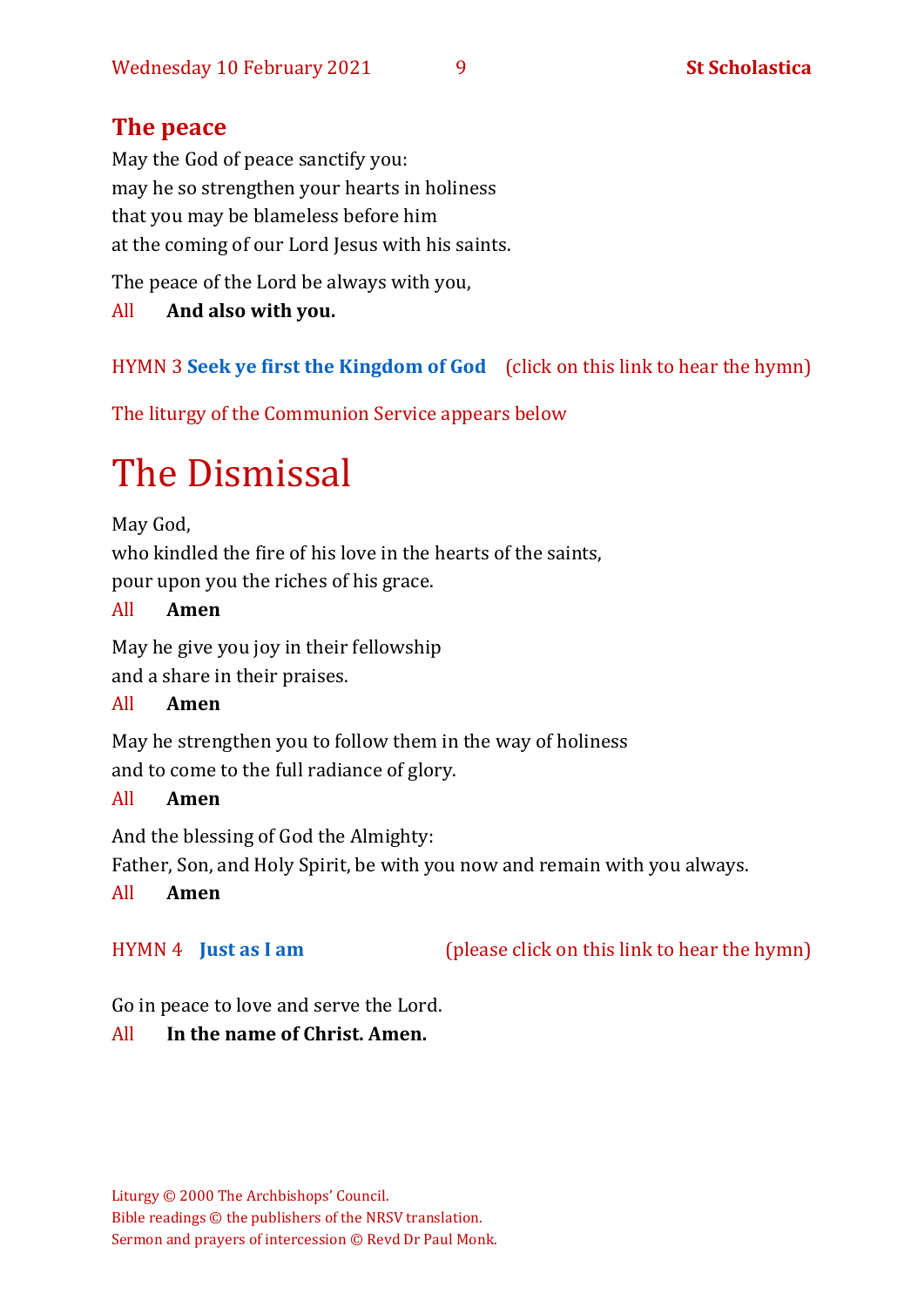# The Liturgy of the Sacrament

# Eucharistic Prayer (prayer E)

The Lord be with you

### All **and also with you.**

Lift up your hearts.

#### All **We lift them to the Lord.**

Let us give thanks to the Lord our God.

#### All **It is right to give thanks and praise.**

It is indeed right, our duty and our joy, always and everywhere to give you thanks, holy Father, almighty and eternal God, through Jesus Christ our Lord. And now we give thanks, most gracious God, surrounded by a great cloud of witnesses and glorified in the assembly of your saints. The glorious company of apostles praise you. The noble fellowship of prophets praise you. The white-robed army of martyrs praise you. We, your holy Church, acclaim you. In communion with angels and archangels, and with all who served you on earth and worship you now in heaven, we raise our voice to proclaim your glory, for ever praising you and saying:

All **Holy, holy, holy Lord, God of power and might, heaven and earth are full of your glory. Hosanna in the highest. Blessed is he who comes in the name of the Lord. Hosanna in the highest.**

We praise and bless you, loving Father, through Jesus Christ, our Lord; and as we obey his command, send your Holy Spirit, that broken bread and wine outpoured may be for us the body and blood of your dear Son.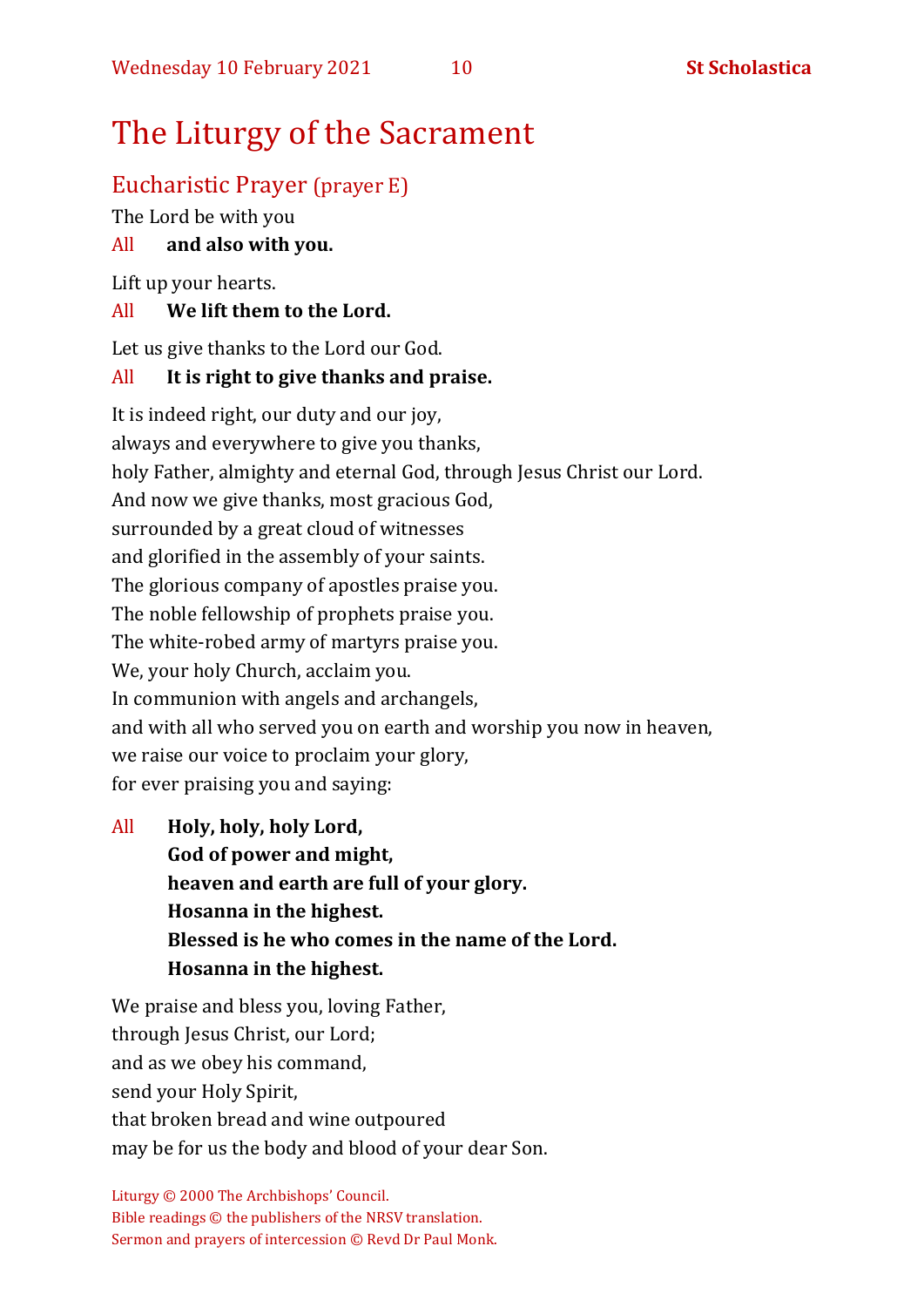On the night before he died he had supper with his friends and, taking bread, he praised you. He broke the bread, gave it to them and said: Take, eat; this is my body which is given for you; do this in remembrance of me.

When supper was ended he took the cup of wine. Again he praised you, gave it to them and said: Drink this, all of you; this is my blood of the new covenant, which is shed for you and for many for the forgiveness of sins. Do this, as often as you drink it, in remembrance of me.

So, Father, we remember all that Jesus did, in him we plead with confidence his sacrifice made once for all upon the cross.

Bringing before you the bread of life and cup of salvation, we proclaim his death and resurrection until he comes in glory.

Great is the mystery of faith:

All **Christ has died. Christ is risen. Christ will come again.**

Lord of all life, help us to work together for that day when your kingdom comes and justice and mercy will be seen in all the earth.

Look with favour on your people, gather us in your loving arms and bring us with Scholastica and all the saints to feast at your table in heaven.

Through Christ, and with Christ, and in Christ, in the unity of the Holy Spirit, all honour and glory are yours, O loving Father, for ever and ever.

#### All **Amen.**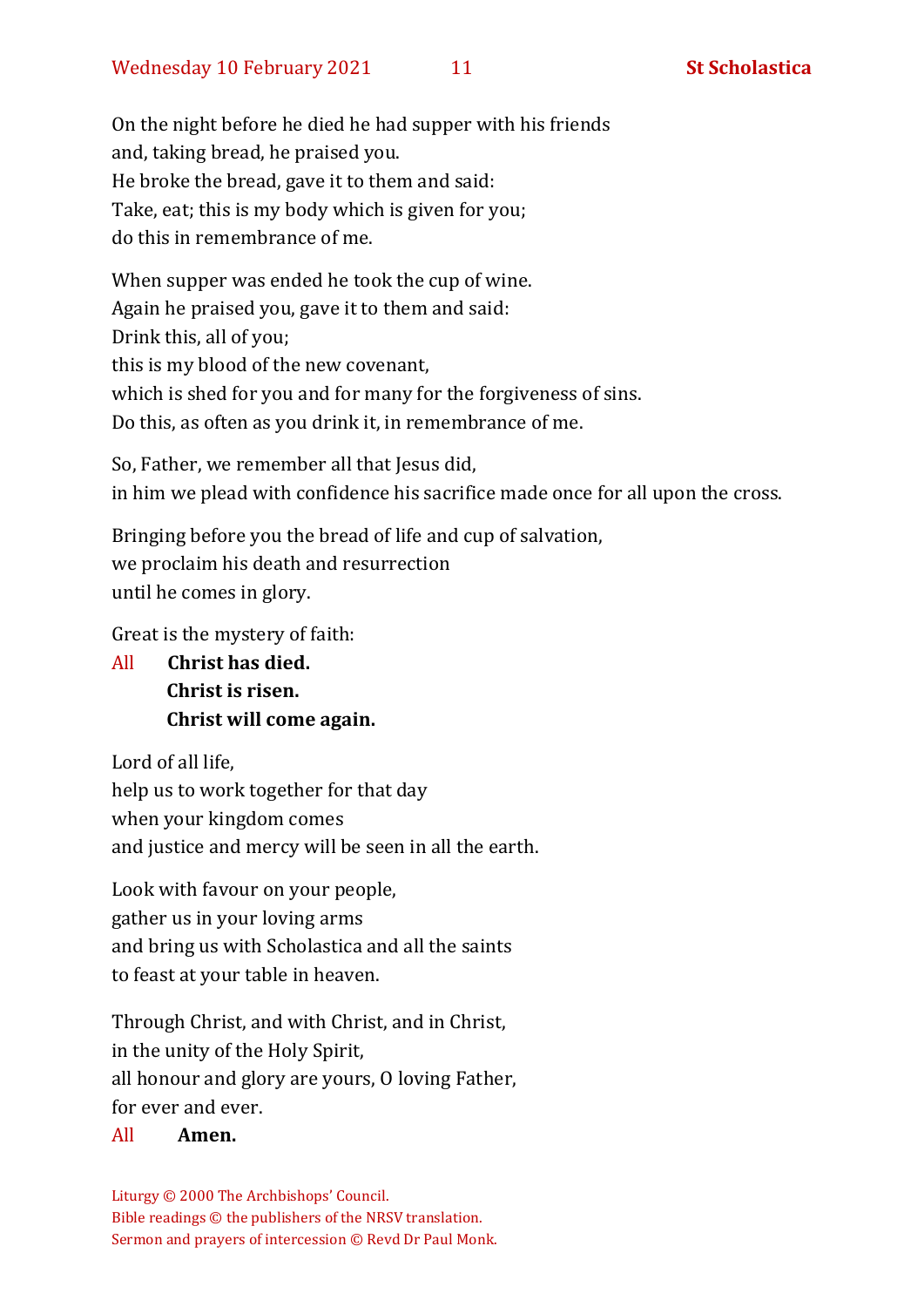# The Lord's Prayer

As our Saviour taught us, so we pray

All **Our Father in heaven, hallowed be your name, your kingdom come, your will be done, on earth as in heaven. Give us today our daily bread. Forgive us our sins as we forgive those who sin against us. Lead us not into temptation but deliver us from evil. For the kingdom, the power,** 

**and the glory are yours now and for ever. Amen.**

### Breaking of the Bread

We break this bread to share in the body of Christ.

- All **Though we are many, we are one body, because we all share in one bread.**
- All **Lamb of God,**

**you take away the sin of the world, have mercy on us.**

**Lamb of God, you take away the sin of the world, have mercy on us.**

**Lamb of God, you take away the sin of the world, grant us peace.**

Draw near with faith. Receive the body of our Lord Jesus Christ which he gave for you, and his blood which he shed for you. Eat and drink in remembrance that he died for you, and feed on him in your hearts by faith with thanksgiving.